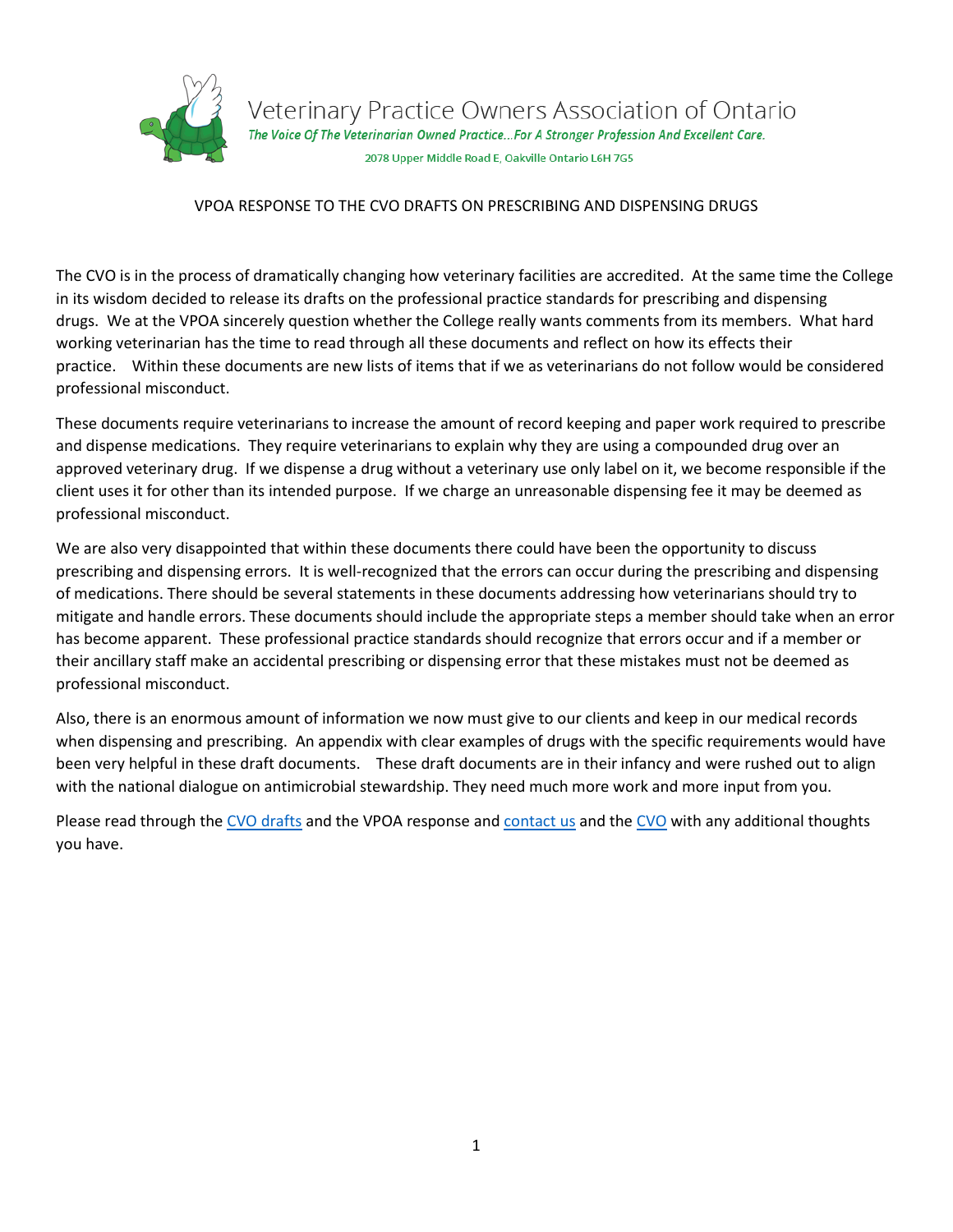# Professional Practice Standards

# **Prescribing Drugs Draft**

*14)Abides by the Decision Cascade published by the Canadian Veterinary Medical Association when making prescribing decision, and when appropriate the Health Canada Categorization of Antimicrobial Drugs Based on their Importance In Human Medicine.*

*16)Prescribes compounded drugs in a manner consistent with the College's Professional Practice Standard: Use of Compounded Products in Veterinary Practice. Only prescribes products compounded from an active pharmaceutical ingredient (API) if other options in the Canadian Veterinary Medical Association Decision Cascade are not available or appropriate.*

Since most compounding pharmacies make their product from the API sources they are listed as least desirable by the Decision Cascade and thus limit a member's ability to prescribe. The term appropriate is ill defined. Many compounded products offer significant cost saving to the animal owners and therefore should be considered appropriate. Since most established compounding pharmacies undergo rigorous quality control on their products it would seem more appropriate if the compounding pharmacies were regulated by their own licensing bodies to ensure quality control in their products and methods. The Decision Cascade for using a compounded product should not be the only criteria, instead it should also be based on the member's choice that reflects cost and ease of administration. **Items 14 and 16 should be removed and the prescribing of available drugs from the CVMA Decision Cascade should be a Guide or a Guideline and not a Professional Practice Standard.**

*18. Informs a client of the common side effects and any serious risks associated with the administration of a prescribed drug used in either a label or extra-label manner. Informs the client of the proper storage, handling, and the means of administration of a prescribed drug. Records this information in the medical record.* 

Giving a client an information sheet with the required information and then have the it recorded that an information sheet was given to the client should be sufficient and should replace having to record all the required information in the record. Giving the client a weblink that contains the required information should be an acceptable form of communication and the presence of the weblink in the medical record should be sufficient documentation that client was informed. **The acceptable forms of information required to be put in the medical record can include a weblink or a statement that an information sheet was given to the client and be allowed to replace the requirement to list all the items in line 18 in the medical record.** 

*19. Charges a reasonable fee, if any, for the provision of a written or oral prescription.* 

Veterinarians should be allowed to charge as they see fit to properly operate their business. The term reasonable is subjective. A member should not be disciplined for a charging a fee that is considered unreasonable. **The word reasonable must be removed and item 19 should be; Charges a fee, if any, for the provision of a written or oral prescriptions.** 

# *20. Maintains a record of the details of each prescription within the medical record, inclusive of recording a diagnosis or purpose for the use of any antimicrobials.*

If the purpose of the drug is listed on the product label why it necessary include the diagnosis and purpose of the use of the antimicrobial? The purpose or diagnosis is already a part of the assessment in the medical record and therefore redundant. **Inclusive of recording a diagnosis or purpose for the use of any antimicrobials can be removed.**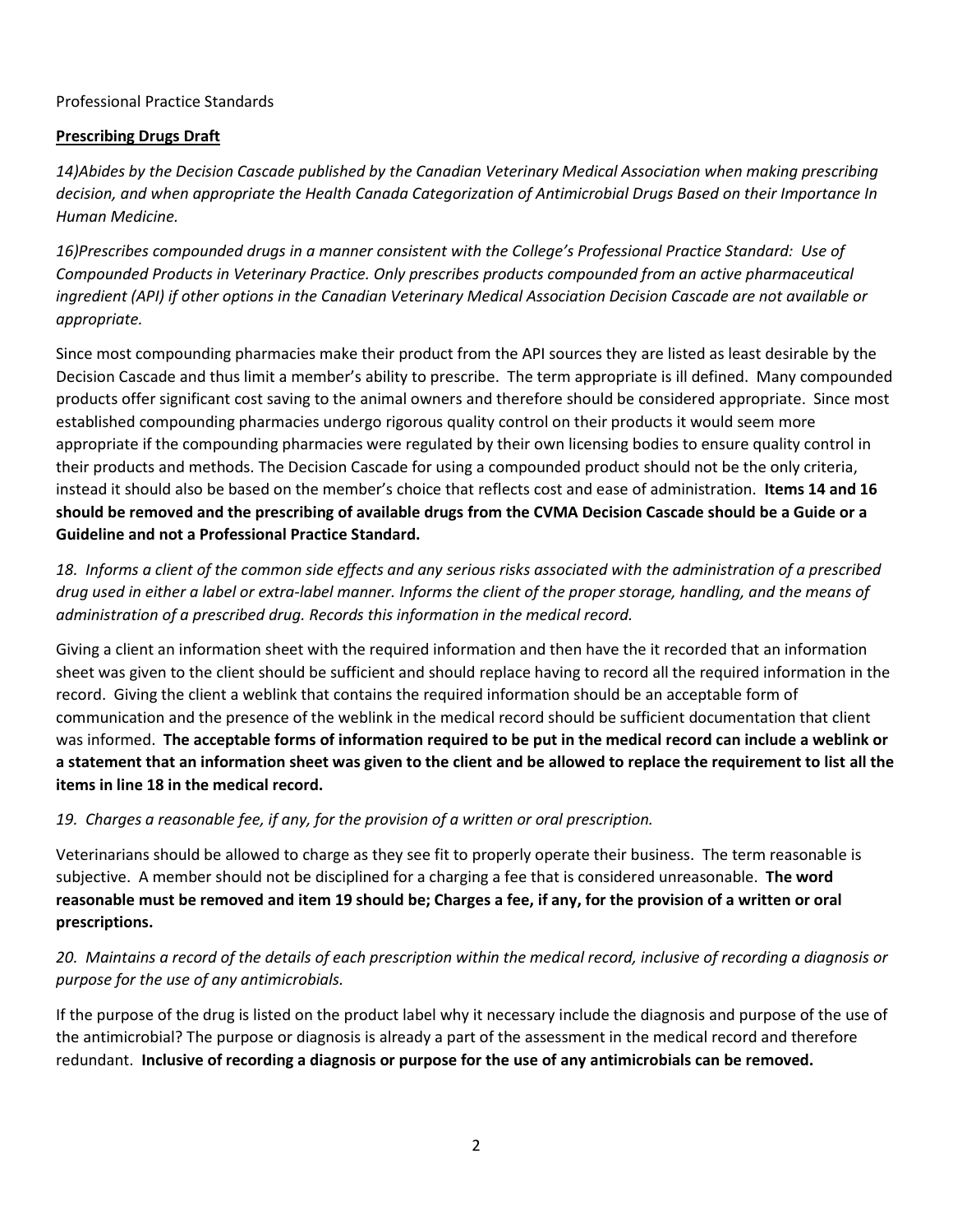### Professional Practice Standards

### **Dispensing Drugs Draft**

# *6. Charges a reasonable fee for dispensing.*

Veterinarians should be allowed to charge as they see fit to properly operate their business. The term reasonable is subjective. A member should not be disciplined for a charging a fee that is consider unreasonable. The word reasonable must be removed and item 6 should be; **Charges a fee, if any, for dispensing.** 

*7. Dispenses drugs that are not past their expiry date or that will not likely expire before the prescribed course of therapy has ended.* 

The client should be given the option especially if the cost of the expired medication is such that it is more affordable (perhaps at no cost) to use an expired drug, excluding antimicrobials, if the client consents to this off-label usage.

This statement should include the following exemption;

**Dispense antimicrobial drugs that are not past their expiry date or that will not likely expire before the prescribed course of therapy. Dispense drugs, other than antimicrobials, that are not past their expiry date or that will not likely expire before the prescribed course of therapy has ended unless the client agrees to the off-label use of the prescribed medication**.

## *14. Understands that his or her responsibilities when dispensing drugs outside of an existing VCPR*

*include the responsibilities to: Confirm the identification of the client and establish and maintain an appropriate dispensing record for each client/patient as part of the medical record Obtain and confirm the accuracy and authenticity of the original prescription and refill information. Maintain the original prescription in the dispensing record (this may already be documented in the medical record) Confirm the identity and registration of the prescribing veterinarian Immediately transcribe a prescription that is received over the telephone into writing, inclusive of the name of the prescribing veterinarian. Reject a prescription and not dispense any medications if the prescription is assessed to be invalid, not reasonable, or improper. Confirm any substitutions of a specific medication for a generic medication with the prescribing veterinarian and client. Maintain a declining balance of refills. Forward available or remaining totals to other dispensing locations if requested by the client. Refuse to provide additional refills when a prescription is finished.* 

More details need to be provided on how confirm the identity of the client and the prescribing veterinarian. Do we need photo identification? A recent utility bill with an address? Do we need to go to the CVO website and confirm that a member is active? **An acceptable form of identification needs clarification.** 

Once a member dispenses a drug outside of the existing VCPR they should inform the prescribing veterinarian the prescription has been filled. This way the responsibility of keeping track of dispensed medication is with the veterinarian that has the VCPR. **Maintaining a declining balance of refills should be the responsibility of the prescribing veterinarian.**

**We should move away from allowing oral prescriptions over the telephone.** The prescribing veterinarian should send a fax or email with a signed prescription to the dispensing veterinarian. This would solve many problems such as confirming the identification of the member. It would eliminate transcription errors that may occur over the telephone.

**There should be language such that if the dispensing veterinarian believes there is an error with the prescription the member should contact the prescribing veterinarian to confirm the dosage, duration, frequency of administration is correct.**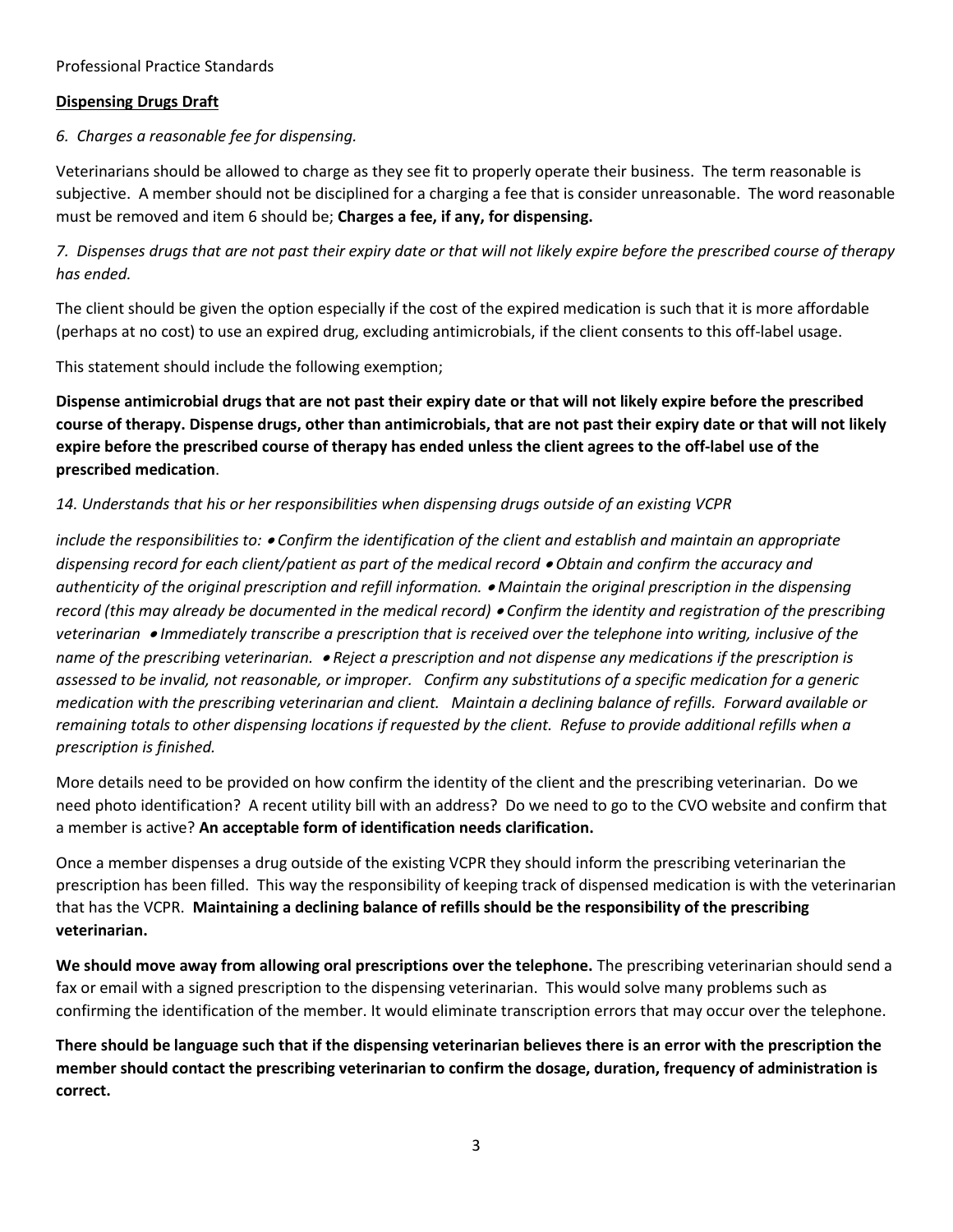28. *Marks the label on the container in which antimicrobial drugs are dispensed with the words "Veterinary Use Only" on the main panel of both inner and outer package labels, immediately following or proceeding the proprietary or brand name, proper name or common name, in type not less than one half as large as the largest type on the label. Each unit of drug dispensed must be labeled. If units of medication are dispensed by the bottle, each bottle must have a label. If units are dispensed in a case lot, each case must display the label.*

When a veterinarian dispenses a drug to a patient it is understood that this medication is for the patient and not the client's consumption. Why should the veterinarian be in violation of the practice standards if a client uses a drug for other than veterinary consumption because the veterinarian did not put a veterinary use only label on it? How does a label prevent a client using a drug other than its intended use? **This should be a guide or guideline and not a professional practice standard. Perhaps we should put a label on a vial that states "Close Vial after Opening".** 

*29. The following information must be included on labels on the containers in which antimicrobial drugs are dispensed. Where the product is supplied in its original packaging and already includes some of this information which remains legible following application of the dispensing label, it is not necessary to repeat this information on the dispensing label. If it is not feasible to include all of the information on the label due to the size of the packaging it must be included on a separate sheet. The information provided must include:* 

 *the name of the client; the names of the facility and the veterinarian prescribing the drug; the names of the facility and the veterinarian dispensing the drug; identification of the animal or group of animals; the name of the drug dispensed and its concentration; the Drug Identification Number (DIN); the quantity of the drug dispensed; directions for use in the identified animal or group of animals, including dose, route of administration, frequency, and duration as prescribed; minimal withdrawal time (where applicable) as prescribed; storage precautions; any toxic warnings or other precautions appearing on the original label; and ● any other information required by legislation.* 

Giving the client a weblink that contains the above required information should also be an acceptable form of communication and the presence of the weblink in the medical record should be sufficient documentation that client was informed. **The acceptable forms of information required to be dispensed to the client should also allow a weblink and/or an information sheet that contains the required information.**